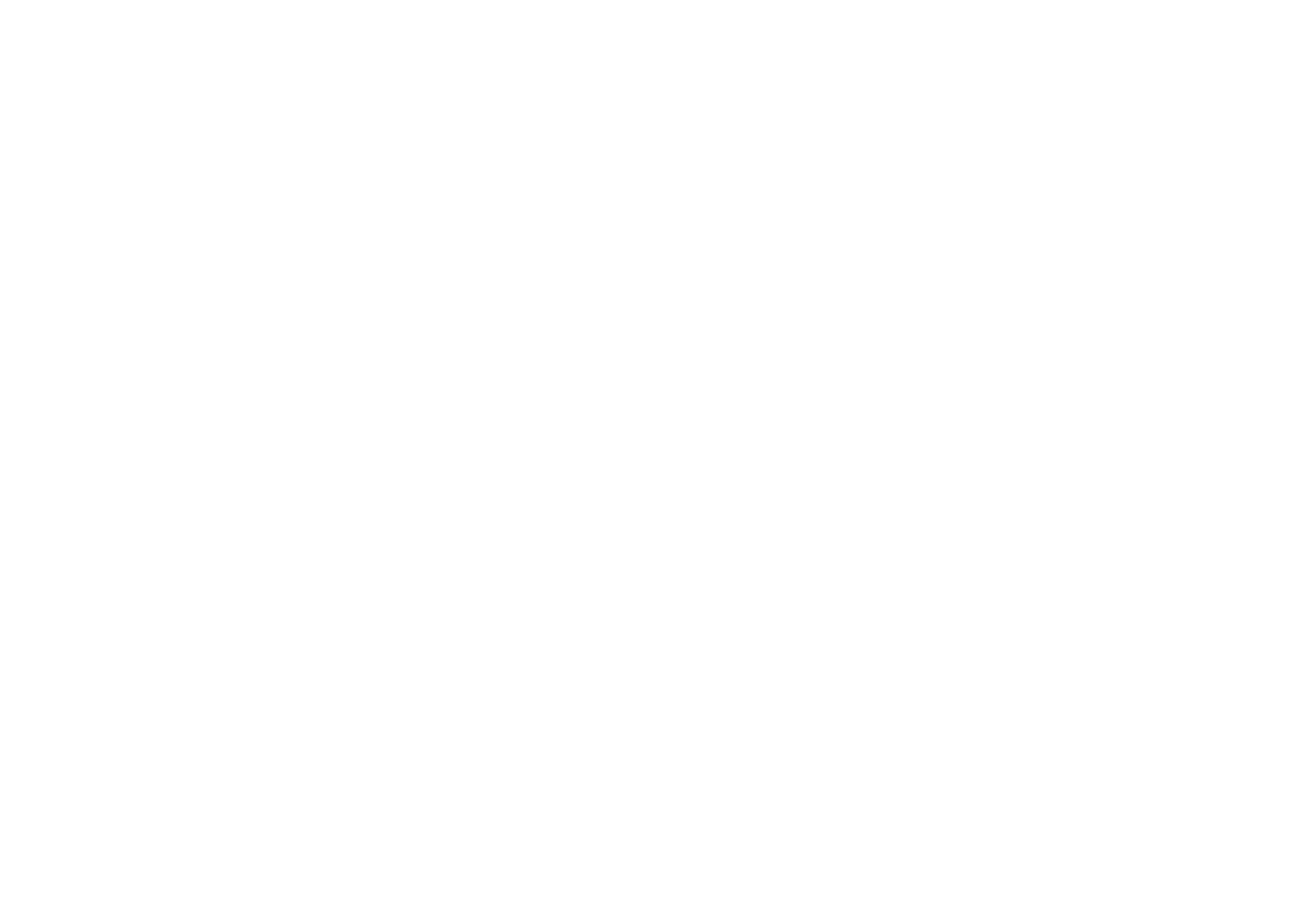## **CONTENTS**

| $\mathbf{1}$ .   | Live! overview         |    |
|------------------|------------------------|----|
| $\overline{z}$   |                        |    |
| $\overline{3}$ . | Network setup          |    |
| 4                | Wireless setup         |    |
| 5.               | Configuring your Live! |    |
| 6.               | Troubleshooting        | 10 |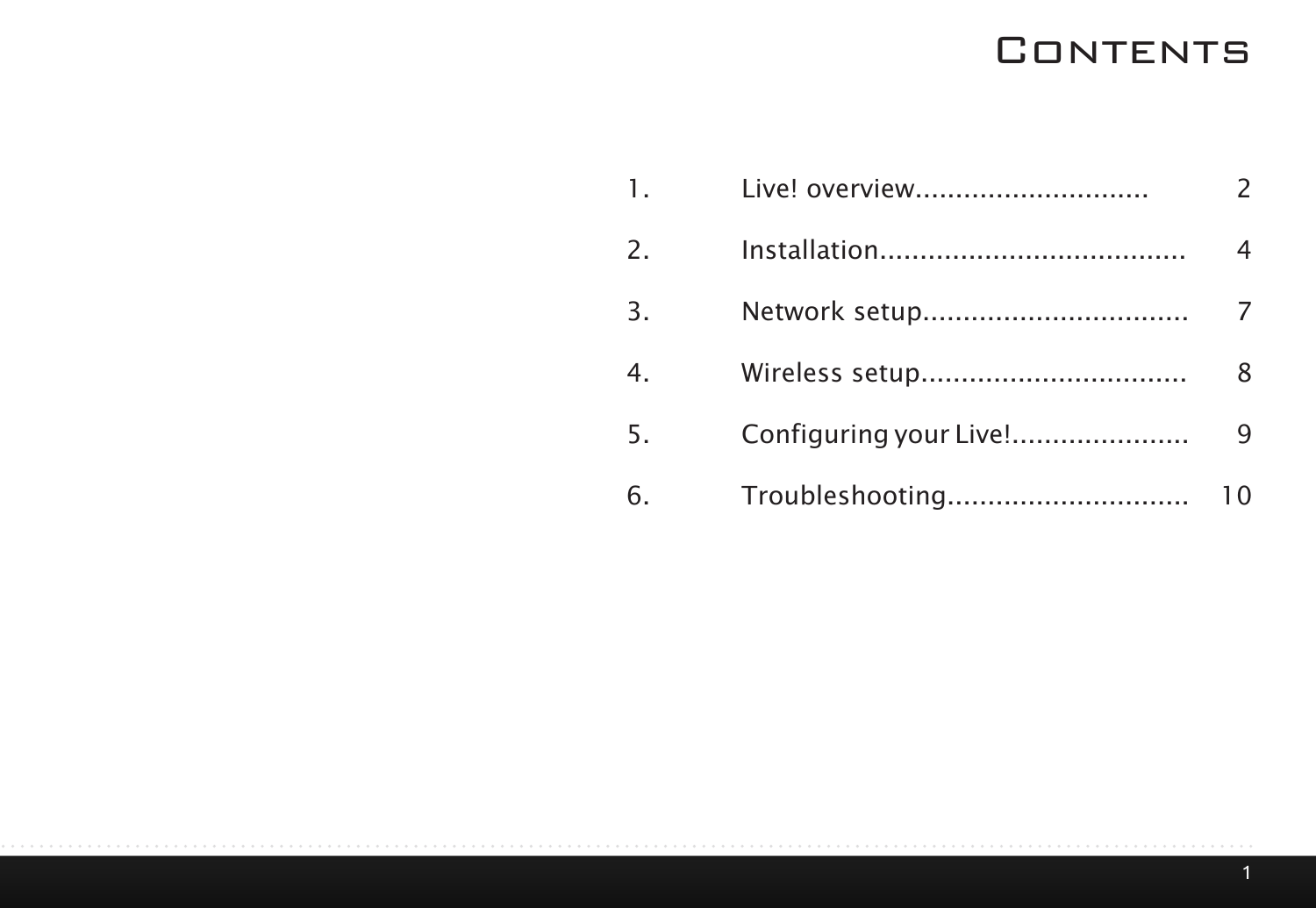## 1. Live! overview

#### User interfaces

#### Description

- Live! Ethernet LAN ports
- Live! Telephony ports
- Live! USB 2.0 port
- Reset button (recessed hole)
- WPS button
- Element power port
- Universe CATV connector
- Hybrid Interface connector

Depending on your specific product type, port configuration may differ.

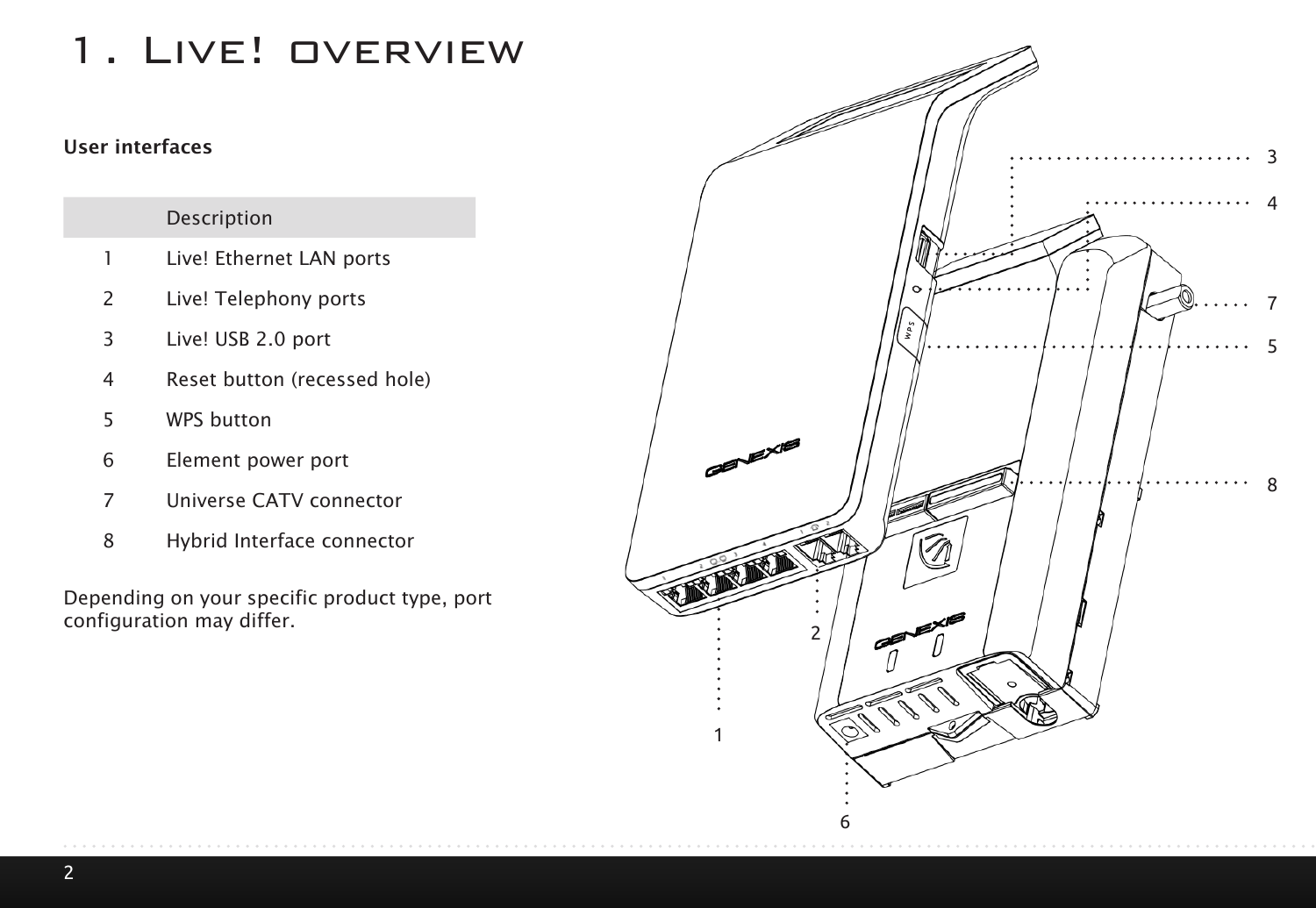#### Status feedback LEDS:

J

#### Buttons:

|           | Activity                        | Description                                                                                     |       | <b>Function</b>    | Action                                                                                                   |                                                                                |
|-----------|---------------------------------|-------------------------------------------------------------------------------------------------|-------|--------------------|----------------------------------------------------------------------------------------------------------|--------------------------------------------------------------------------------|
| U)        | On<br>Off                       | Powered successfully<br>Power not connected                                                     | Reset | Reboot             | . Press reset button for less than 5 sec-<br>onds and release to initiate reset.                         |                                                                                |
| ⇄         | On<br>Off                       | Optical link activated<br>No optical link                                                       |       | Factory<br>Default |                                                                                                          | . Press and hold reset button for more<br>than 5 secons (when LEDs will blink) |
|           | On<br>Off                       | CATV enabled<br>CATV disabled                                                                   |       |                    | and release to initiate a factory reset.<br>All configuration data will be lost!                         |                                                                                |
| くゝ        | On<br>On (red)<br>Blink (green) | Successful data uplink<br>Hardware error<br>Firmware upgrade /<br>provisioning initializing     | WPS   | <b>WPS</b>         | . Press WPS button for less than 5<br>seconds and release to initiate WPS on<br>WLAN.                    |                                                                                |
|           | Off                             | No data uplink                                                                                  |       | Toggle<br>on/off   | Press WPS button for more than 5 sec-<br>$\ddot{\phantom{0}}$<br>onds (when LEDs will blink) and release |                                                                                |
| 77        | On<br>Blink<br>Off              | Phone line enabled<br>Phone line initializing<br>Phone line disabled                            |       |                    | to toggle WLAN state on/off.                                                                             |                                                                                |
| ⊚         | On<br>Blink<br>Off              | Internet connection enabled<br>Internet connection initializing<br>Internet connection disabled |       |                    |                                                                                                          |                                                                                |
| Ξ         | On<br>Blink<br>Off              | <b>WLAN</b> enabled<br>WPS active<br><b>WLAN</b> disabled                                       |       |                    |                                                                                                          |                                                                                |
| LAN ports | Green<br>Yellow                 | 1000M link - blink on activity<br>100/10M link - blink on activity                              |       |                    |                                                                                                          |                                                                                |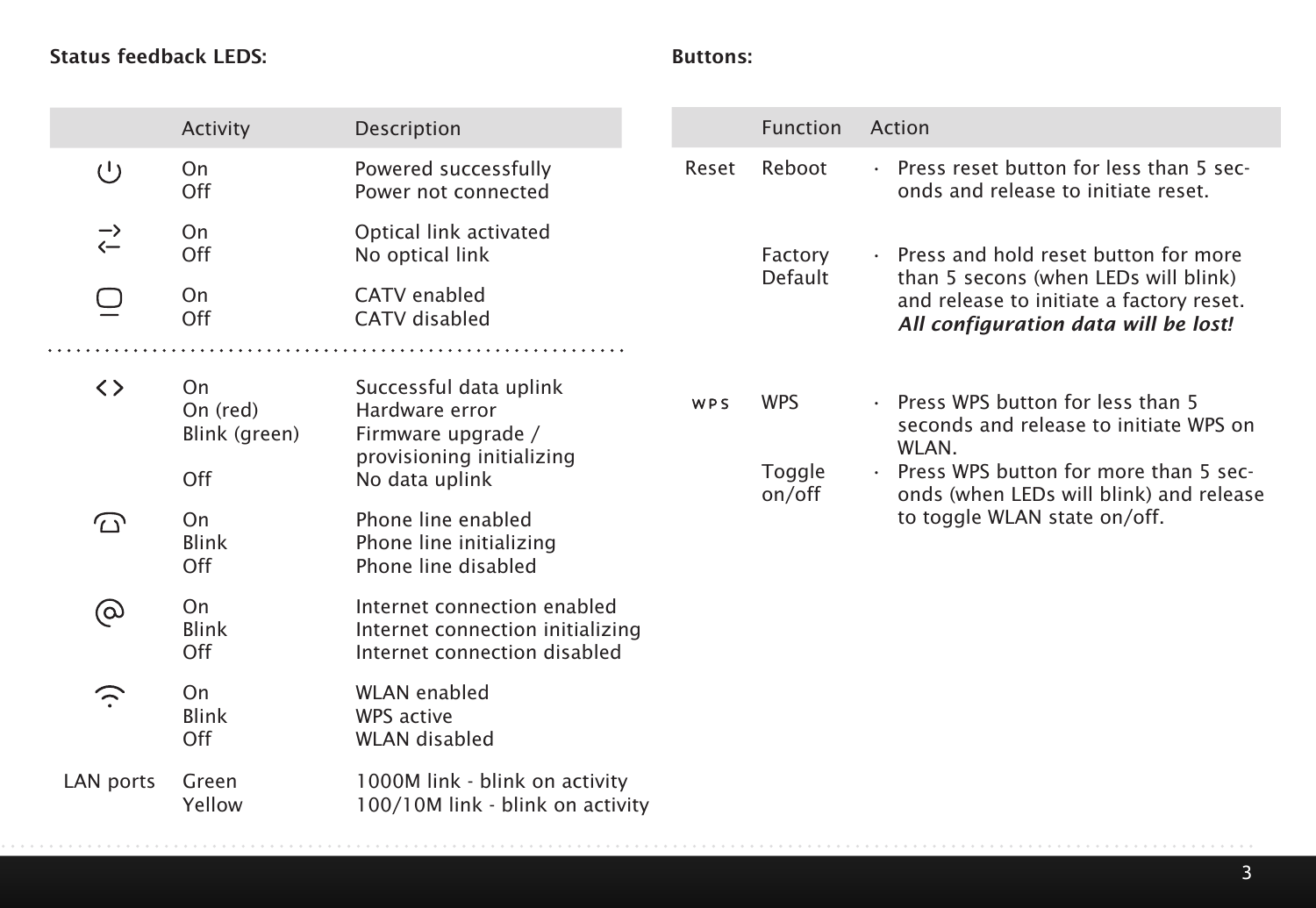## 2. Installation

#### Step 1: Installing the Hybrid Live!

Click the Hybrid Live! module on the Hybrid Element, as shown in the picture.

*Note: Proper installation does not require excessive force.* 



#### Step 2: Powering the device

Connect the 12V plug of the supplied adapter to the Hybrid Element and connect the adapter to a power socket. The unit will now start up. During the start-up sequence the  $(1)$  $\overrightarrow{ }$ LEDs are on, other LEDs may blink.

When the start-up sequence has finished the following LEDs should be on:  $(1)$   $\rightarrow$   $($ 

The complete start-up sequence may take several minutes.

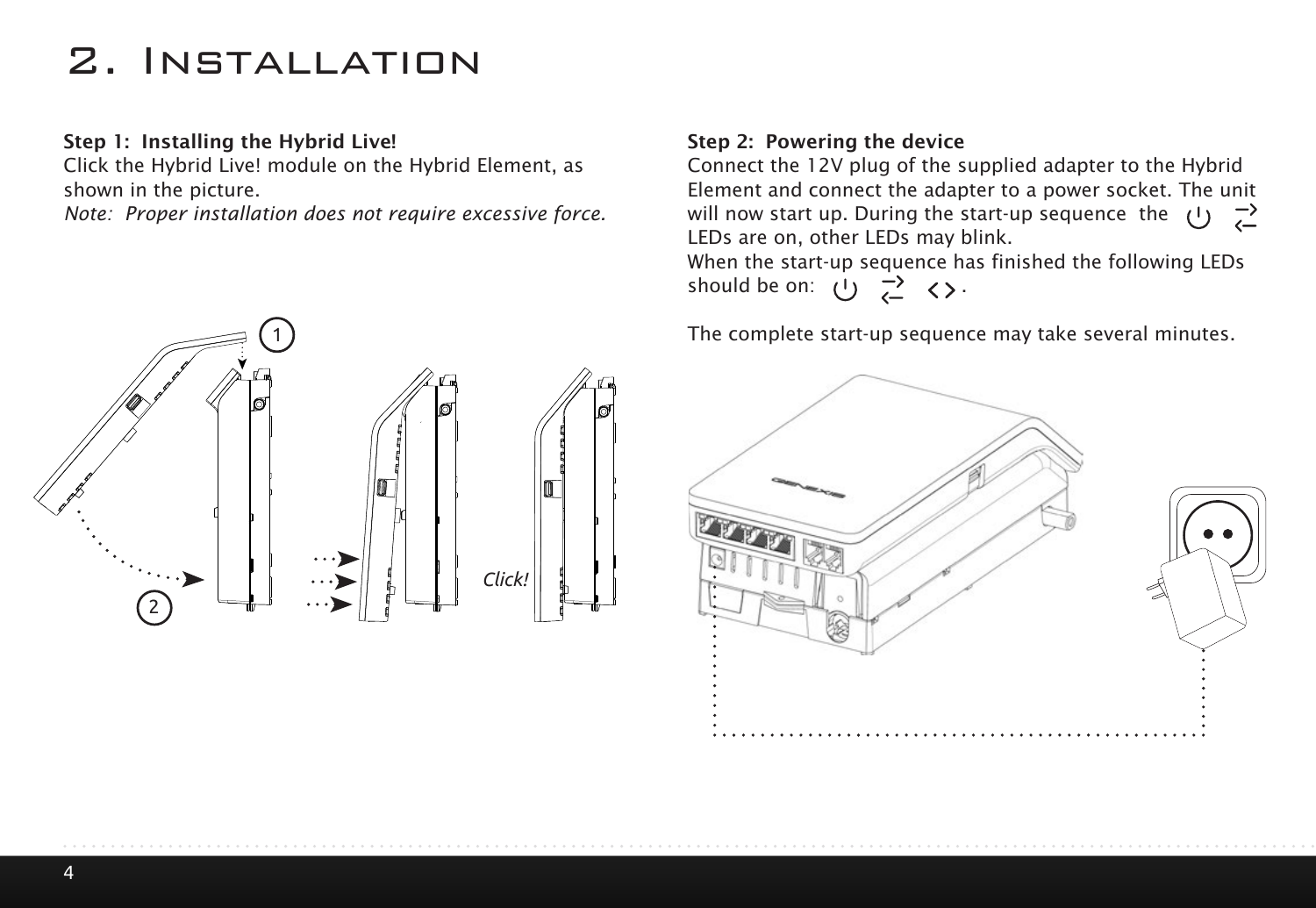#### Step 3: Connecting your computer

Connect your computer to one of the Ethernet LAN ports on the Hybrid Live!, using an Ethernet cable with a RJ-45 connector. Your provider can tell you which ports to use.

*Note: refer to section "fixed network setup" if your connection is not working directly from the start.* 

#### Step 4: Connecting your telephone

*This step is only relevant if the Hybrid Live! has voice ports.*

A standard analog telephone handset can be connected to the active voice ports, using a RJ-11 cable. The  $\widehat{\Delta}$  LED indicates if voice is enabled and operating correctly. Your provider can tell you which ports to use.

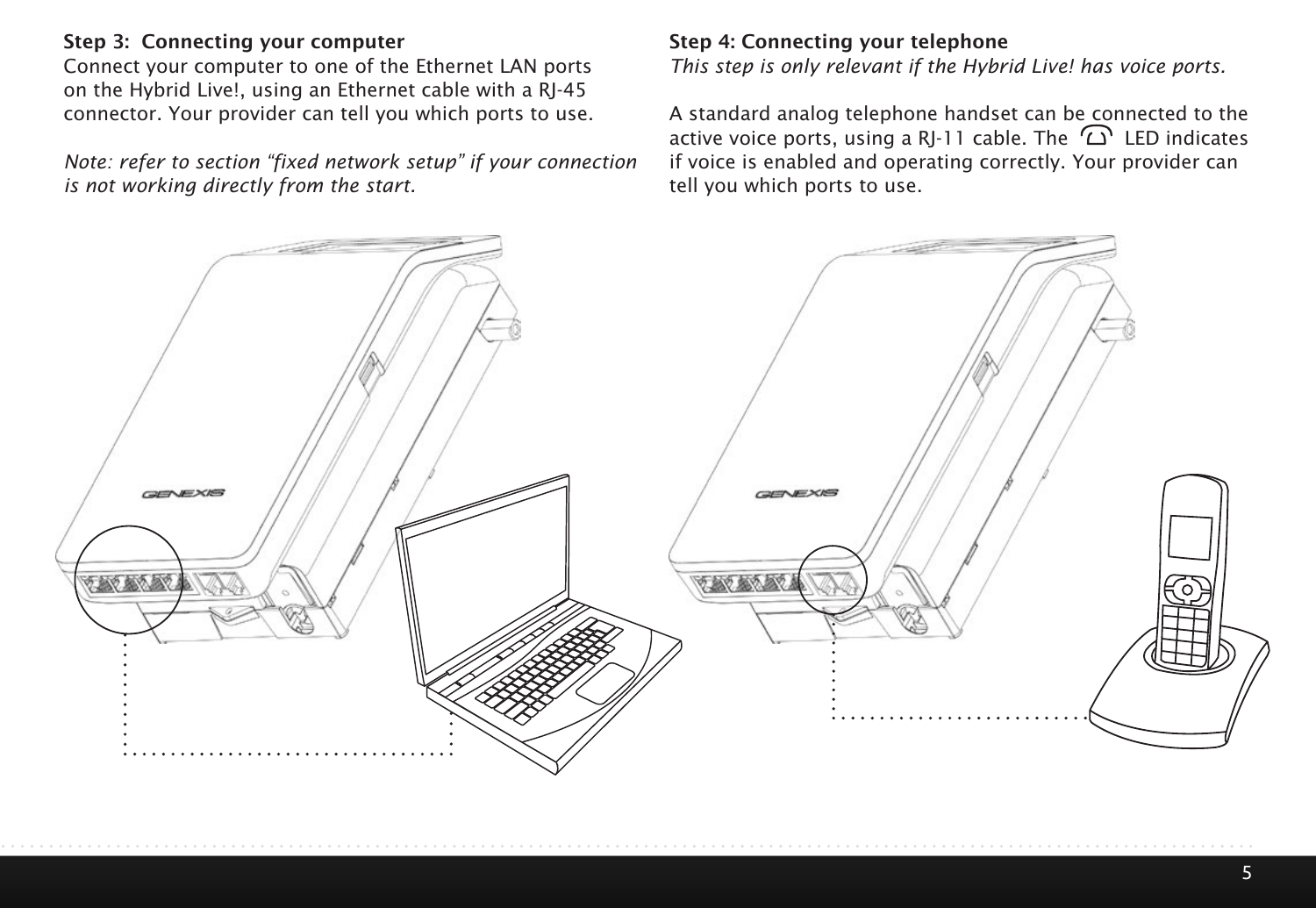#### Step 5: Connecting your analog television or radio

*This step is only relevant if your Hybrid configuration has a CATV receiver.* 

Connect your analog television or radio using a coaxial cable with a male F-connector. The  $\Box$  LED indicates if CATV service is enabled.



#### Cleaning instructions:

Your Hybrid product may be cleaned using a soft, dry cloth. For areas of persistent dirt, a damp cloth may be used with mild detergent. Product and LED logos may be damaged by using aggressive cleaning products or ethanol-based cleaners - if in doubt do not clean near these logos. Under no circumstances allow water or cleaning fluid to ingress the product, as this may cause permanent damage and prevent correct operation.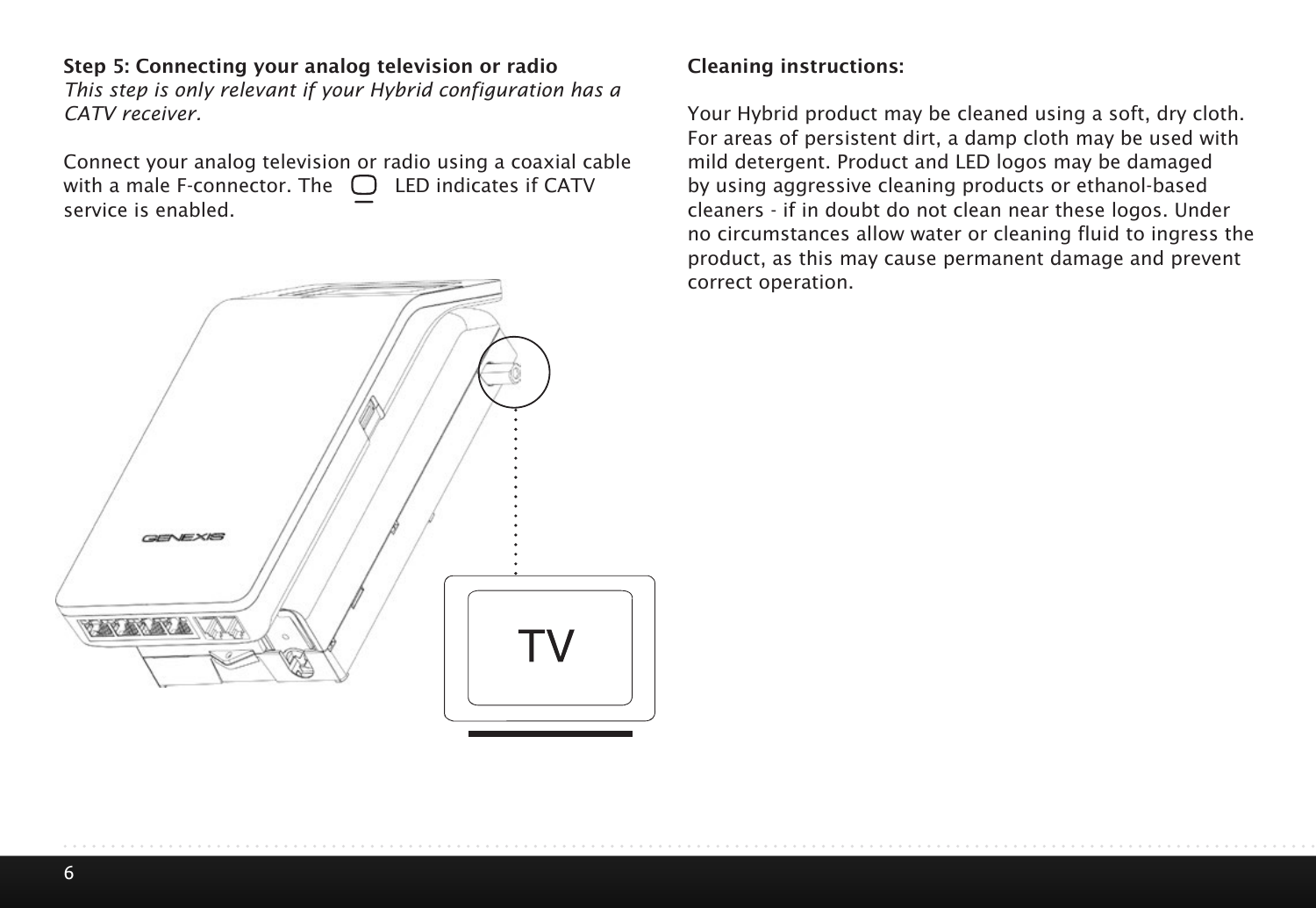### 3. network setup

#### Step 1:

Open the web browser on your computer and check if your connection is working. If your connection is working, you can skip step 2 and 3.

#### Step 2:

*(Instructions for Windows Vista / Windows 7; for other operating systems please contact your service provider)*

- On your computer, go to "Start" at the bottom left corner and click on "Control Panel".
- The Control Panel window will appear. Click on "View Network Status and Tasks" at the "Network and Internet" category.
- • The Network and Sharing Centre will appear:
	- • For Windows Vista: Click on "Manage network connections" at the top left hand corner.
	- For Windows 7: Click on "Change adapter settings" at the top left hand corner.
- Right click on the correct "Local Area Connection" by identifying the correct network card and click "Properties".
- Select "Internet Protocol Version 4 (TCP/IPv4)". Click on "Properties"
- Select "Obtain an IP address automatically", and "Obtain DNS server address automatically". Save the settings by clicking "OK", and close the window by clicking "OK" or "Close".

#### Step 3:

Open your web browser and check if your connection is working. If your connection is not working, please refer to the troubleshooting section.

| General Alternate Configuration<br>You can get IP settings assigned automatically if your network supports.<br>this capability. Otherwise, you need to ask your network administrator<br>for the appropriate IP settings. |  |  |          |  |
|---------------------------------------------------------------------------------------------------------------------------------------------------------------------------------------------------------------------------|--|--|----------|--|
| Obtain an IP address automatically                                                                                                                                                                                        |  |  |          |  |
| C Use the following IP address:                                                                                                                                                                                           |  |  |          |  |
| IP address:                                                                                                                                                                                                               |  |  |          |  |
| Subnet-masks                                                                                                                                                                                                              |  |  |          |  |
| Default gateway:                                                                                                                                                                                                          |  |  |          |  |
| <b>6</b> Obtain DNS server address automatically                                                                                                                                                                          |  |  |          |  |
| C Use the following DNS server addresses:                                                                                                                                                                                 |  |  |          |  |
| Preferred DNS servers                                                                                                                                                                                                     |  |  |          |  |
| Alternate DNS servers                                                                                                                                                                                                     |  |  |          |  |
|                                                                                                                                                                                                                           |  |  | Advanced |  |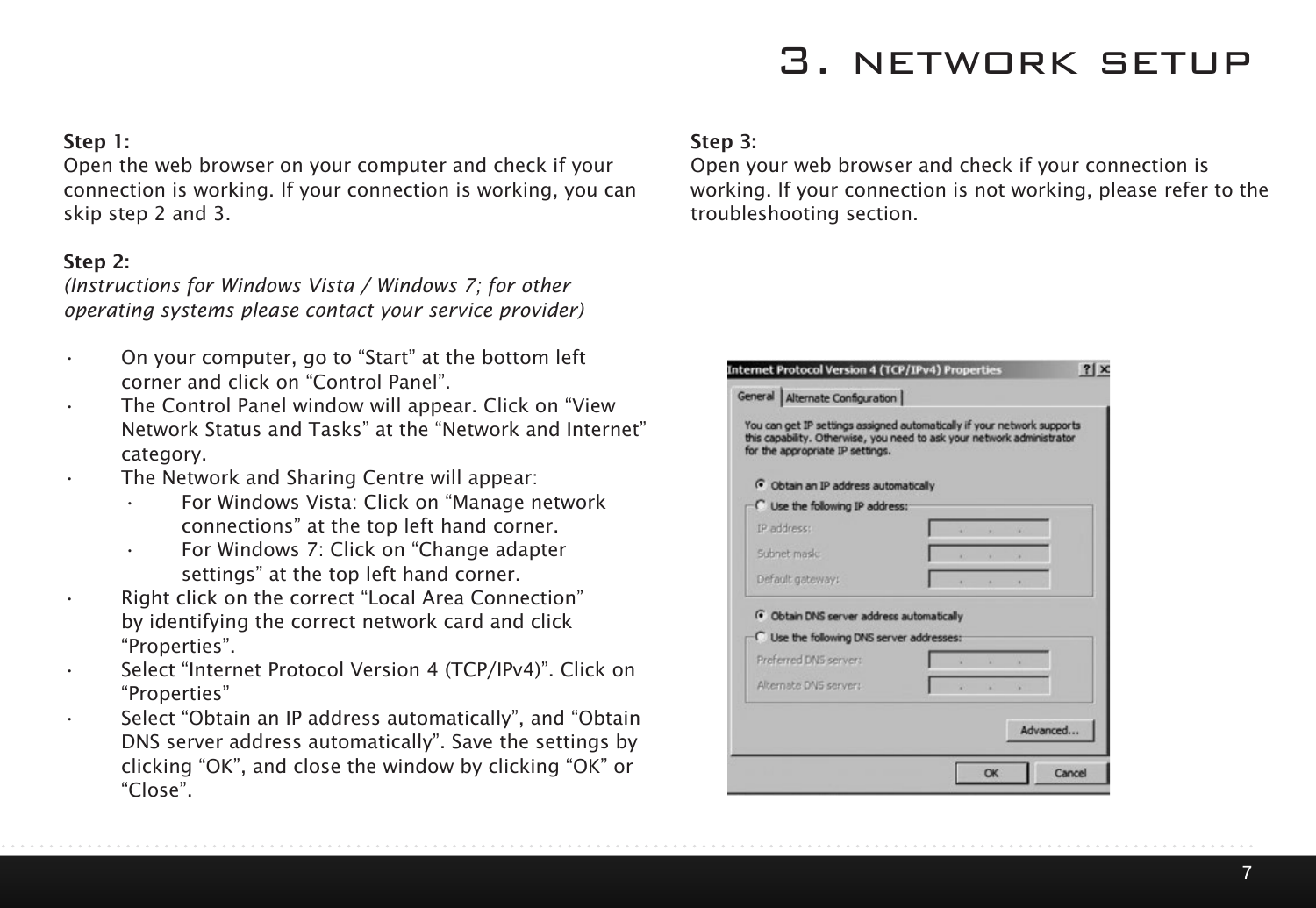## 4. Wireless setup

*This section is only relevant if wireless functionality is available on your Hybrid Live!. The LED indicates if wireless functionality is enabled.*

#### Step 1:

To set up the wireless connection between your computer and the Hybrid Live! you may need the SSID and WPA key of the Hybrid Live!. The SSID is the name of the wireless network. The WPA key is the password needed for your secured wireless network. The default SSID and the WPA key are printed on the label on the rear of your Hybrid Live!.

You may write down these values here:

SSID: \_\_\_\_\_\_\_\_\_\_\_\_\_\_\_\_\_\_\_\_\_\_\_\_\_\_\_\_\_\_\_\_\_\_\_\_\_\_\_\_\_\_\_\_\_\_\_\_\_\_\_\_\_

WPA key: \_\_\_\_\_\_\_\_\_\_\_\_\_\_\_\_\_\_\_\_\_\_\_\_\_\_\_\_\_\_\_\_\_\_\_\_\_\_\_\_\_\_\_\_\_\_\_\_\_

#### Step 2:

*(Instructions for Windows Vista / Windows 7; for other operating systems please contact your service provider)*

- Go to "Start" at the bottom left corner and click on "Control Panel".
- • The Control Panel window will appear. Click on "View Network Status and Tasks" at the "Network and Internet" category.
- • The Network Connections window will appear. Click on the "Connect to a network".
- • Show "Wireless" and select the network (SSID) that is printed on the label.
- • If requested press the WPS button on your Hybrid Live!. Alternatively you can connect using the WPA key that is printed on the label.
- Your connection is now operational. Open your web browser and verify that your connection is working. If your connection is not working, please refer to the troubleshooting section.
- After installation you can manually change the SSID and WPA key, by using the web-interface of the Hybrid Live!.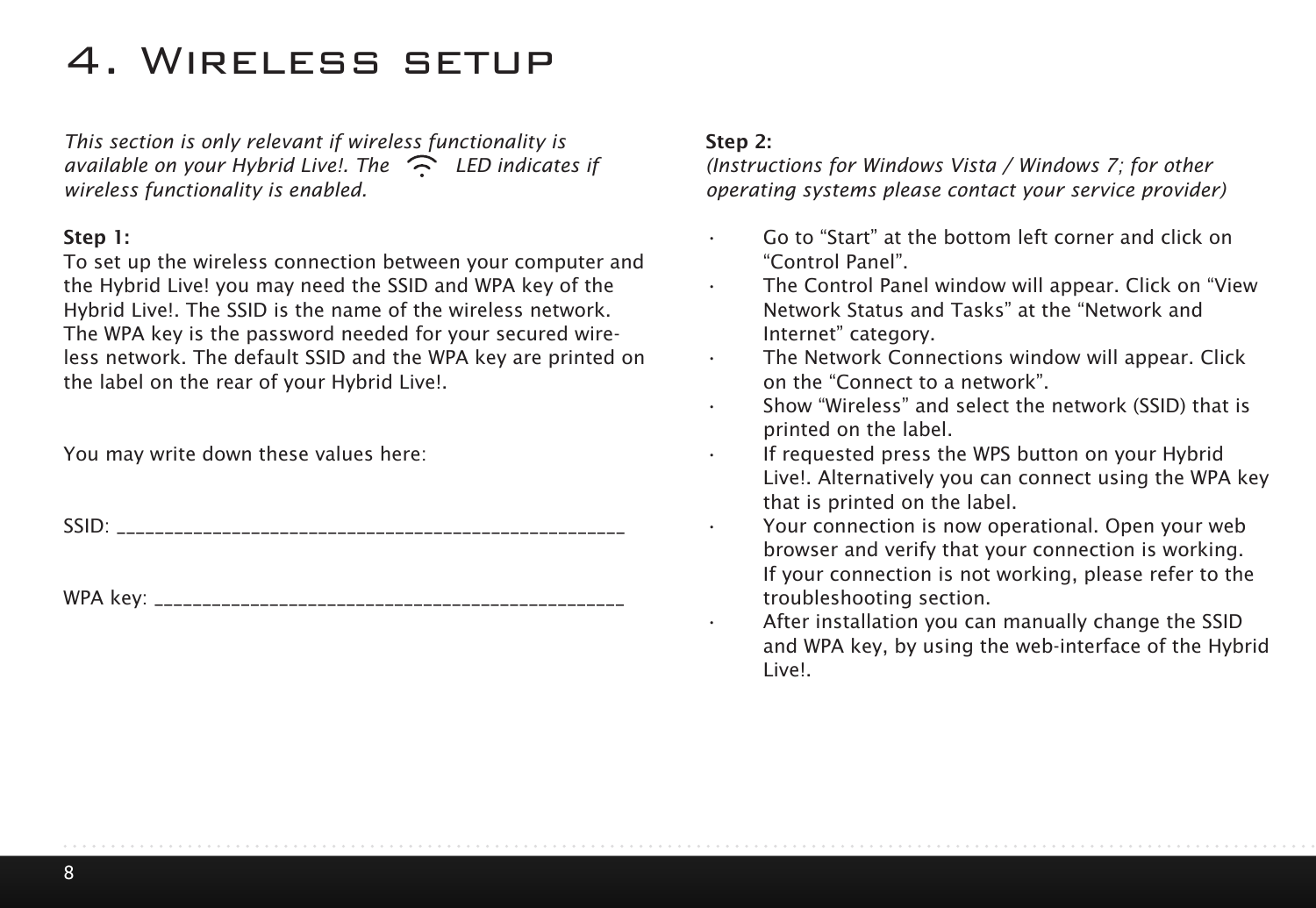## 5. Configuring your Live!

*Note: By default the router is configured properly for most home networks. Changing the configuration is only advised for advanced users and might interrupt your connection. Please refer to page 3 on how to reset the router settings back to the factory default settings.*

#### Step 1:

Launch the web browser on your computer and enter the router's name 'http://router' or default address 'http://192.168.1.254'. This address is also printed on the label on the back of your Hybrid Live!.

#### Step 2:

Log in as 'admin', using the default password 'admin'.



It is strongly advised to change the password after you logged in for the first time.

#### Step 3:

Configure the router to the desired configuration. Read the help text for additional information about this setting.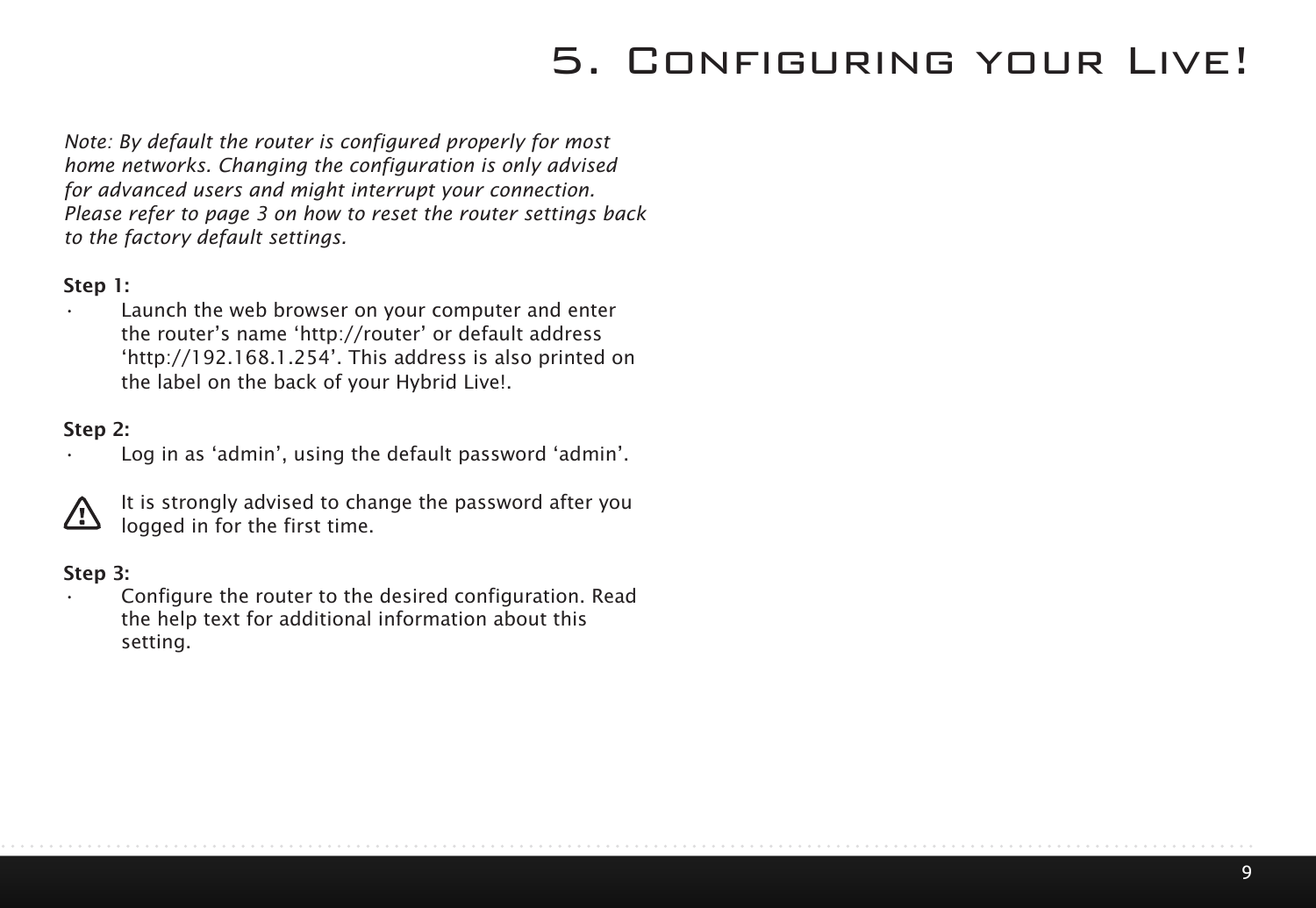## 6. Troubleshooting

| Issue         |                   | Action                                                                                                                                                                                  |
|---------------|-------------------|-----------------------------------------------------------------------------------------------------------------------------------------------------------------------------------------|
| (1)           | LED is off        | Make sure you have connected the Hybrid Element to a working power outlet, using<br>the adapter shipped along with it. If the LED remains off, please contact your service<br>provider. |
| $\rightarrow$ | <b>IFD</b> is off | There is no valid link on the fiber port. Please contact your service provider.                                                                                                         |
|               | LED is off        | There is no valid CATV signal on the Universe CATV connector. Please contact your<br>service provider if a CATV signal is expected.                                                     |
|               |                   |                                                                                                                                                                                         |
| ◇             | Red LED is on     | Hardware error. Power down the device, wait for 1 minute, then power the device back<br>on. If the problem persists, contact your service provider.                                     |
|               | LED is off        | Voice functionality is not enabled. Please contact your service provider if voice func-<br>tionality is expected.                                                                       |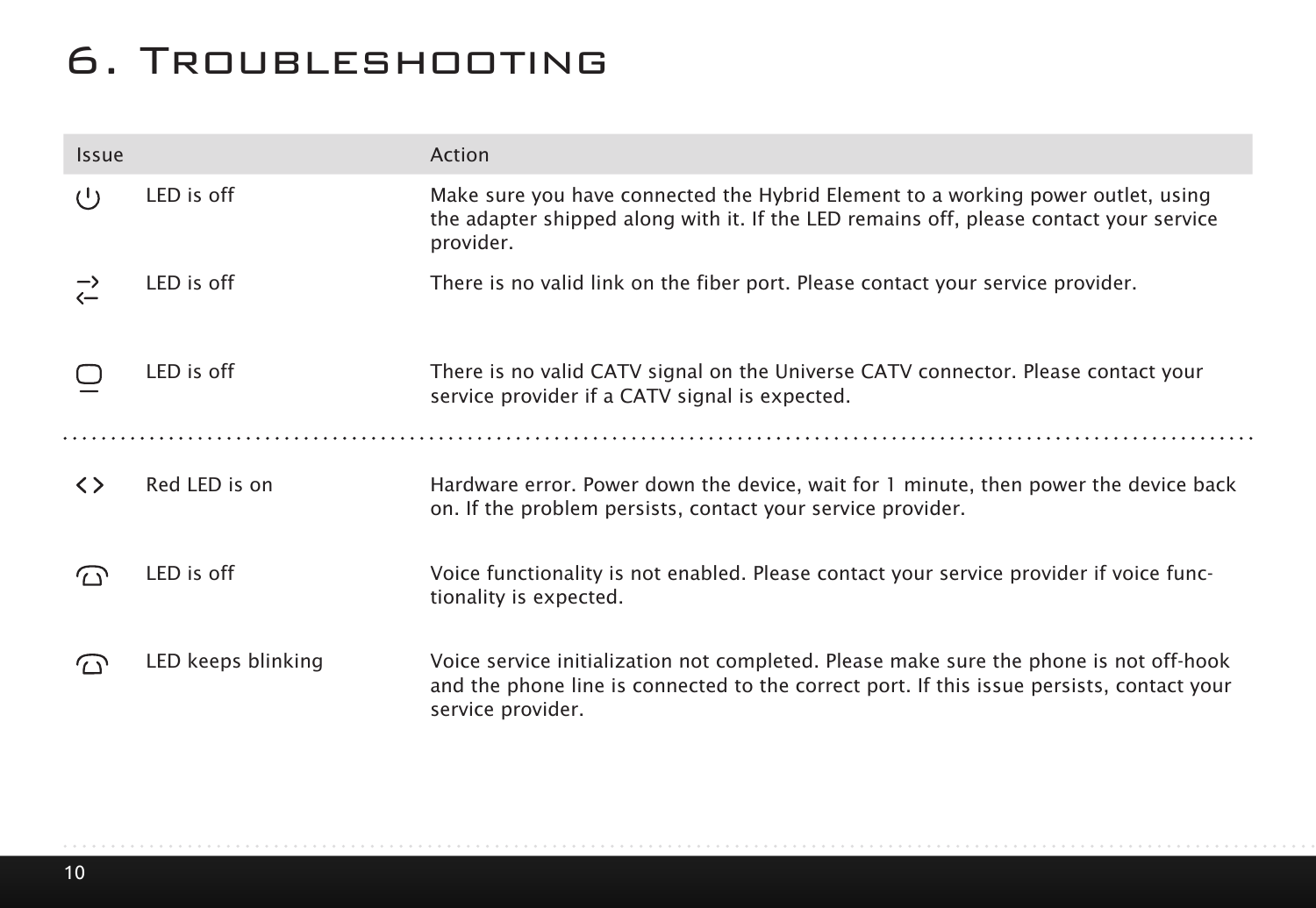| Issue |                                   | Action                                                                                                                                                                                                                |
|-------|-----------------------------------|-----------------------------------------------------------------------------------------------------------------------------------------------------------------------------------------------------------------------|
| ര     | LED is off                        | Internet connectivity is not enabled. Please contact your service provider if routing<br>functionality is expected.                                                                                                   |
| (လ    | LED keeps blinking                | Internet service initialization not completed. If this persists, contact your service<br>provider.                                                                                                                    |
| ລ     | LED is off                        | Please check in the web interface if wireless functionality is enabled. Please contact<br>your service provider if wireless functionality is expected.                                                                |
|       | Web interface is not reachable    | Check if Internet functionality is enabled, and if you have the correct router IP ad-<br>dress. If you changed the router IP address, you can perform a "Factory Default reset"<br>to restore the default IP address. |
|       | How to reset the router settings? | See page 3                                                                                                                                                                                                            |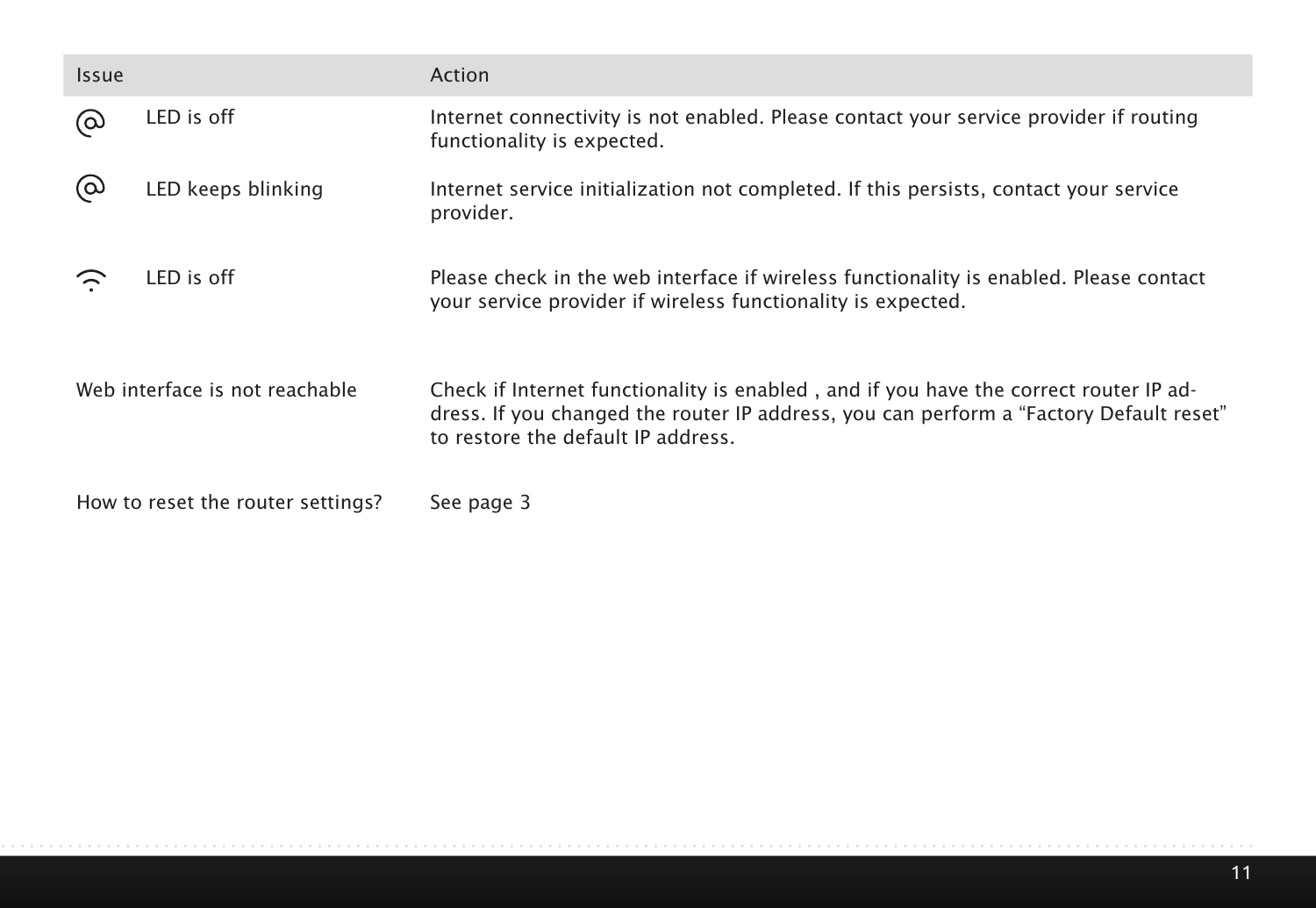#### Europe-EU Declaration of Conformity

 $C \in \mathbb{O}$ 

Hereby, Genexis BV declares that this product is in compliance with the essential requirements and other relevant provisions of Directive 1999/5/EC.